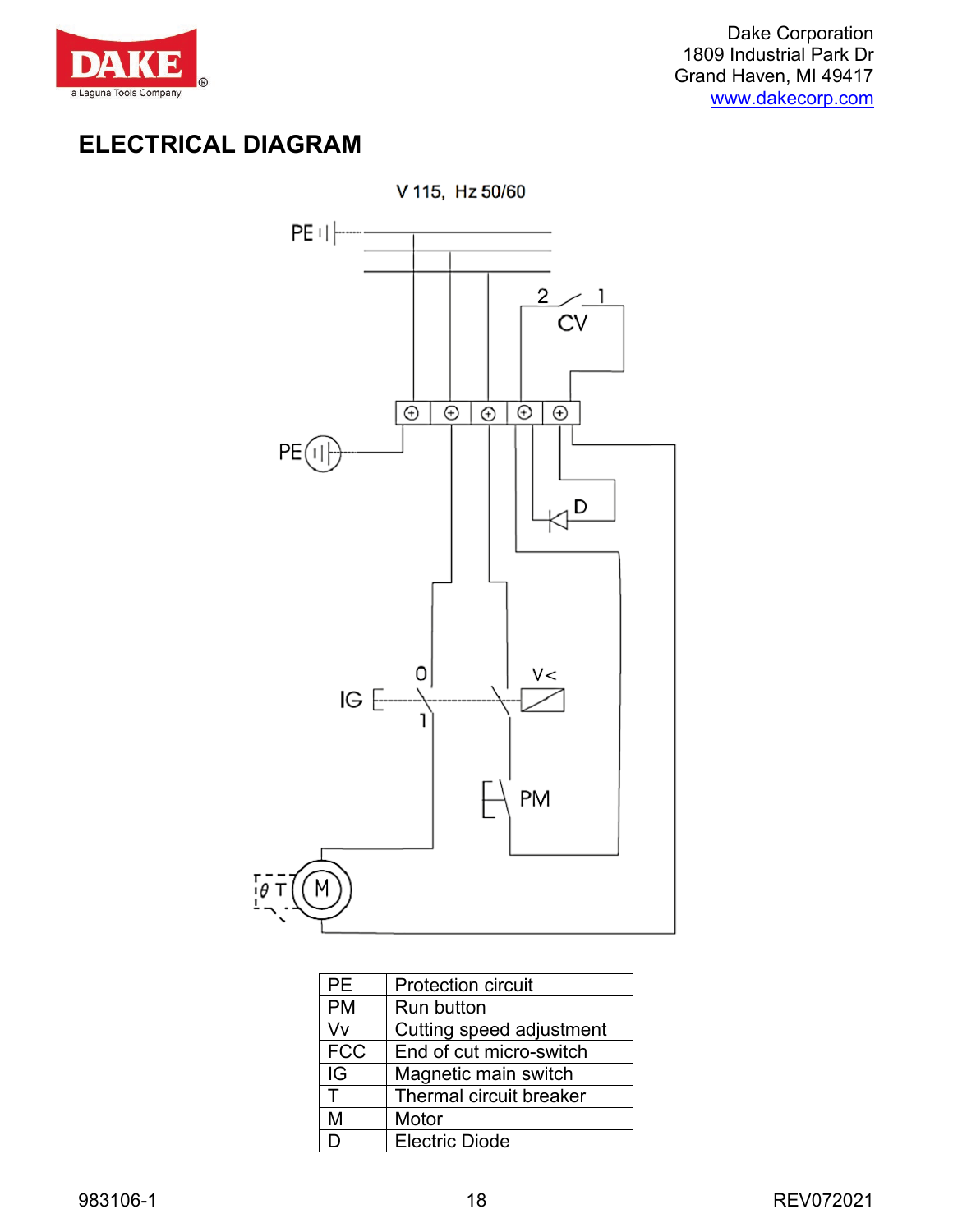

## **EXPLODED VIEWS & PART LIST**



| Pos.           | <b>Description</b>    | Part#  | Pos. | <b>Description</b> | Part#  |
|----------------|-----------------------|--------|------|--------------------|--------|
| 1              | Uni 5737 M14x100      |        | 18   | 5.12.40.29         |        |
| $\overline{2}$ | 5.08.01.32            |        | 19   | 5.13.80.42         |        |
| 3              | 0.06.30.40            |        | 20   | 0.40.29.05         |        |
| 4              | 5.12.40.50            |        | 21   | 0.14.40.03         |        |
| 5              | 0.14.70.03            |        | 22   | Uni 5931 M8x25     |        |
| 6              | Complete Vise         | 303417 | 23   | Uni 6592 Ø8        |        |
| 7              | <b>Swivel Support</b> | 303416 | 27   | 5.06.30.67         |        |
| 8              | Uni 6592 Ø14          |        | 28   | 5.14.21.05         |        |
| 9              | Uni 5587 M14          |        | 29   | 5.13.77.78         |        |
| 10             | Uni 5721 M14          |        | 30   | <b>Rest Foot</b>   | 303414 |
| 11             | 5.15.95.03            |        | 36   | 5.17.10.87         |        |
| 13             | 0.12.07.18            |        | 42   | Vise Handle        | 303415 |
| 14             | Uni 7473 M8           |        | 47   | 5.18.28.28         |        |
| 15             | 7.13.05.52            | 303788 | 48   | 0.40.06.05         |        |
| 16             | 5.13.38.25            |        | 49   | 0.15.07.01         |        |
| 17             | Uni 5931 M6x16        |        |      |                    |        |

| Pos. | <b>Description</b> | Part#  |
|------|--------------------|--------|
| 18   | 5.12.40.29         |        |
| 19   | 5.13.80.42         |        |
| 20   | 0.40.29.05         |        |
| 21   | 0.14.40.03         |        |
| 22   | Uni 5931 M8x25     |        |
| 23   | Uni 6592 Ø8        |        |
| 27   | 5.06.30.67         |        |
| 28   | 5.14.21.05         |        |
| 29   | 5.13.77.78         |        |
| 30   | <b>Rest Foot</b>   | 303414 |
| 36   | 5.17.10.87         |        |
| 42   | Vise Handle        | 303415 |
| 47   | 5.18.28.28         |        |
| 48   | 0.40.06.05         |        |
| 49   | 0.15.07.01         |        |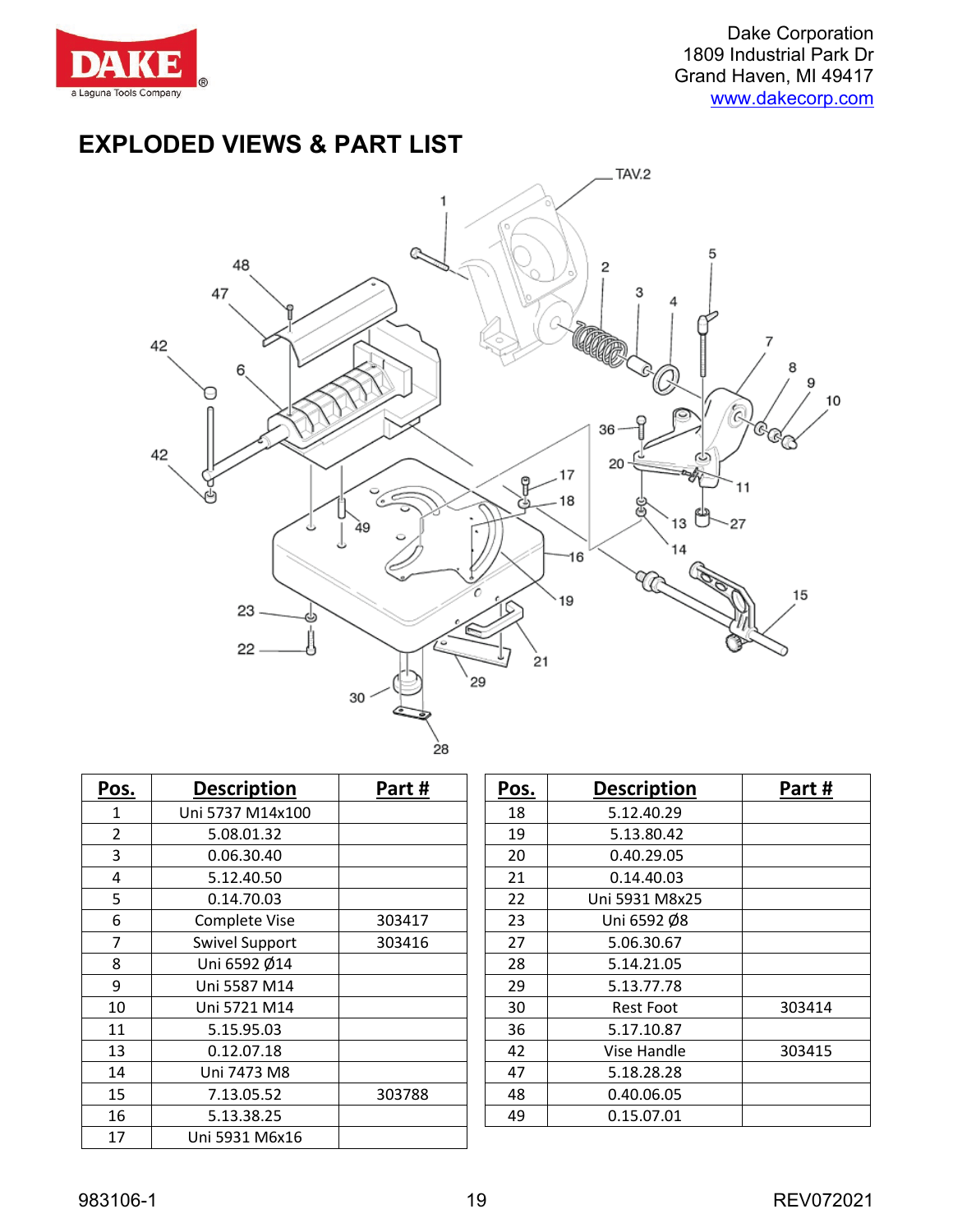



| Pos. | <b>Description</b>        | Part#  | Pos. | <b>Description</b> | Part#  |
|------|---------------------------|--------|------|--------------------|--------|
| 50   | Gear group                | 303413 | 73   | 5.12.40.47         |        |
| 51   | 0.60.60.05                |        | 74   | 5.21.42.22         |        |
| 52   | Uni 7687 M4x6             |        | 75   | Handwheel          | 303410 |
| 53   | Blade tension index cover | 303412 | 76   | 5.12.06.38         | 81938  |
| 54   | 5.04.29.20                |        | 77   | 0.59.06.24         | 303838 |
| 56   | 0.15.01.49                |        | 78   | 5.18.17.39         |        |
| 57   | 5.15.41.03                |        | 79   | 0.08.02.59         |        |
| 58   | 0.40.05.11                |        | 80   | 5.12.20.24         |        |
| 59   | Drive wheel               | 303411 | 82   | 5.10.05.04         |        |
| 60   | Uni 6592 Ø12              |        | 83   | 5.08.10.05         |        |
| 61   | Uni 7474 M12              |        | 84   | Uni 5933 M5x25     |        |
| 62   | Uni 5588 M10              |        | 85   | 5.13.07.34         |        |
| 63   | 5.00.15.58                |        | 87   | 0.40.05.13         |        |
| 64   | 5.13.78.08                |        | 88   | 5.18.17.37         |        |
| 65   | 0.15.51.49                |        | 89   | 5.87.10.48         |        |
| 66   | 0.60.62.04                |        | 90   | Trigger switch     | 303409 |
| 67   | 0.15.51.16                |        | 91   | Uni 6592 Ø10"      |        |
| 68   | 3.27.74.02                |        | 92   | Pull handle        | 303408 |
| 69   | 5.18.17.36                |        | 93   | 5.14.20.79         |        |
| 70   | Uni 5923 M5x16            |        | 94   | 5.15.95.04         |        |
| 71   | 0.10.20.05                | 303400 | 95   | 0.17.99.01         |        |
| 72   | Uni 5933 M8x20            | 80521  |      |                    |        |

| Pos. | <b>Description</b> | Part#  |
|------|--------------------|--------|
| 73   | 5.12.40.47         |        |
| 74   | 5.21.42.22         |        |
| 75   | Handwheel          | 303410 |
| 76   | 5.12.06.38         | 81938  |
| 77   | 0.59.06.24         | 303838 |
| 78   | 5.18.17.39         |        |
| 79   | 0.08.02.59         |        |
| 80   | 5.12.20.24         |        |
| 82   | 5.10.05.04         |        |
| 83   | 5.08.10.05         |        |
| 84   | Uni 5933 M5x25     |        |
| 85   | 5.13.07.34         |        |
| 87   | 0.40.05.13         |        |
| 88   | 5.18.17.37         |        |
| 89   | 5.87.10.48         |        |
| 90   | Trigger switch     | 303409 |
| 91   | Uni 6592 Ø10"      |        |
| 92   | Pull handle        | 303408 |
| 93   | 5.14.20.79         |        |
| 94   | 5.15.95.04         |        |
| 95   | 0.17.99.01         |        |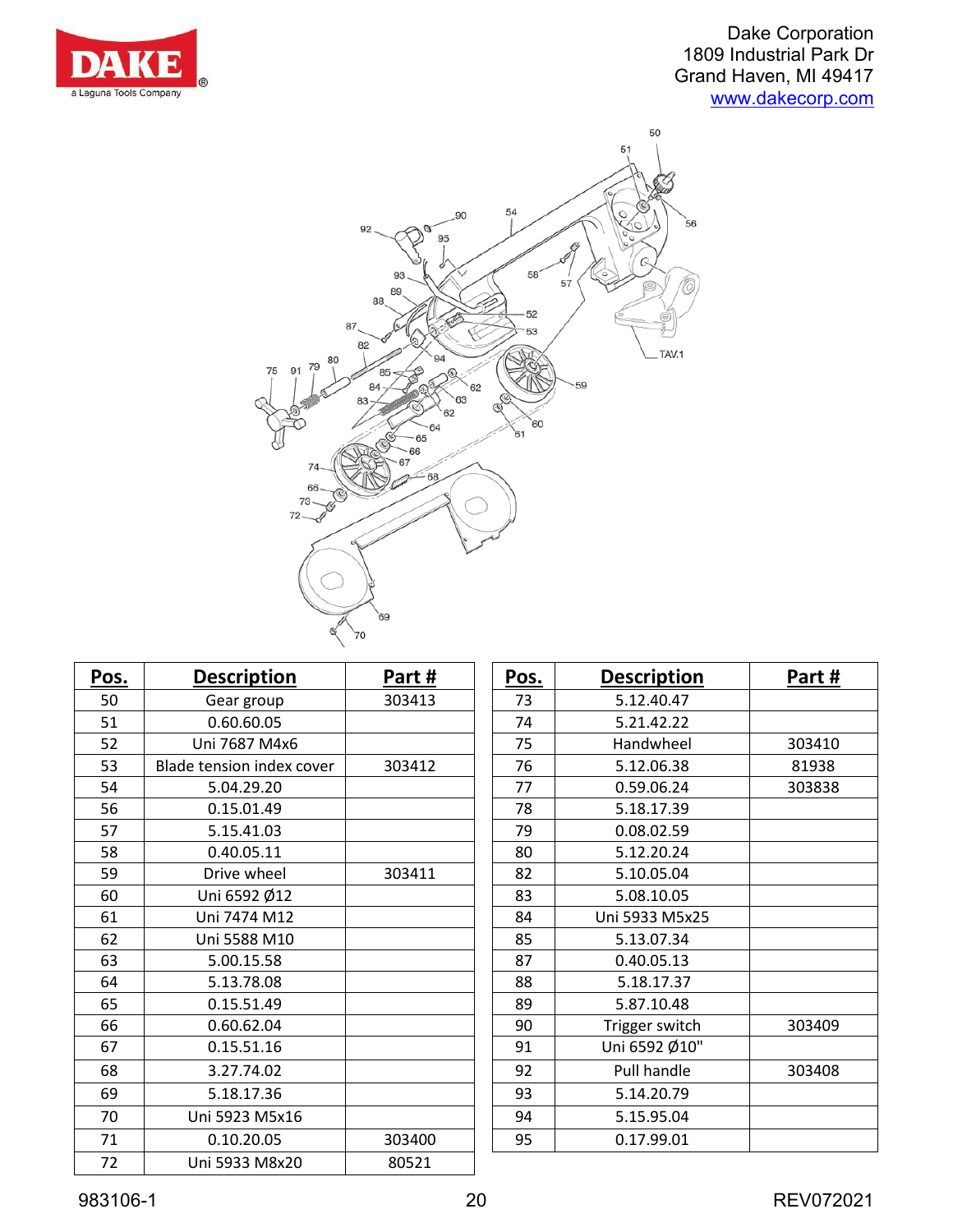



| <u>Pos.</u> | <b>Description</b> | Part#  | Pos. | <b>Description</b>  | Part#  |
|-------------|--------------------|--------|------|---------------------|--------|
| 96          | UNI 5731 M8x35     |        | 106  | 0.12.90.04          |        |
| 97          | 7.13.07.43         | 303829 | 110  | <b>Ball bearing</b> | 303726 |
| 100         | Uni 5721 M6        | 303836 | 115  | 5.18.16.74          |        |
| 101         | Uni 1751 Ø6        | 43643  | 116  | 5.10.00.64          |        |
| 102         | 0.12.07.18         |        | 117  | 5.10.00.65          | 303830 |
| 103         | Hand lever         | 303418 | 118  | 5.13.07.71          | 303693 |
| 105         | 0.17.40.16         | 303833 |      |                     |        |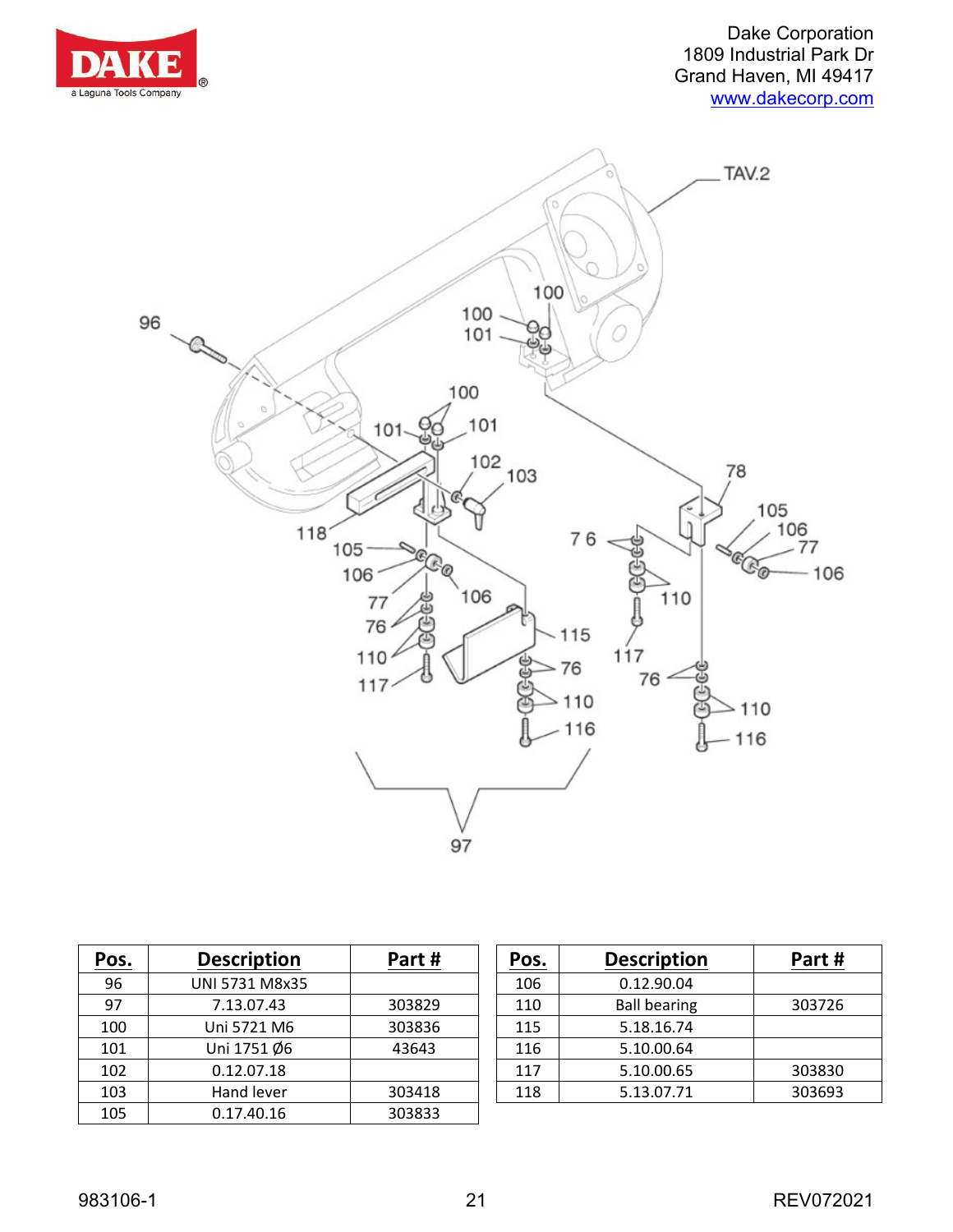



| Pos. | <b>Description</b>    | Part#                 | Pos.         | <b>Description</b> | Part#    |
|------|-----------------------|-----------------------|--------------|--------------------|----------|
| 119  | 5.13.07.71            |                       | 139          |                    |          |
| 120  | Gear Group            | 303438                | 140          |                    |          |
| 121  | 0,42,40,60            |                       | 141          |                    |          |
| 122  | Motor cover           | 303406                | 142          |                    |          |
| 123  |                       |                       | 143          | Uni 5931 M6x16     |          |
| 124  | Speed selector switch | 303407                | 144          |                    |          |
| 125  | Motor fan             | 303405                | 145          | Diode              | 303441   |
| 126  | 5.87.10.81            |                       | 146          | 5.18.28.23         |          |
| 127  | Complete motor        | 303442                | 147          | Uni 5931 M6x30     |          |
| 128  |                       |                       | 148          | 5.18.25.09         |          |
| 129  | 5.15.45.01            |                       | 149          | 7.01.31.49         |          |
| 130  |                       |                       | 150          |                    |          |
| 131  | Uni 5931 M5x40        |                       | 151          | 5.18.28.39         |          |
| 132  | 5.85.00.05            |                       | 152          | Cage bearing       | 10X14X12 |
| 133  | Power switch          | 303404                | 153          | Gear group         | 303439   |
|      |                       | Uni 6954 P8x45<br>154 | Cage bearing | <b>HK0609B</b>     |          |
| 134  |                       |                       |              |                    | (6X10X9) |
| 135  | 5.18.25.17            |                       | 155          | 5.18.19.34         |          |
| 136  | 0.16.85.07            |                       | 156          | 5.18.19.35         |          |
| 137  | Motor brushes         | 303394                | 157          | 5.18.10.04         |          |
| 138  | Thermostat            | 303440                |              |                    |          |

| Pos. | <b>Description</b> | Part#    |
|------|--------------------|----------|
| 139  |                    |          |
| 140  |                    |          |
| 141  |                    |          |
| 142  |                    |          |
| 143  | Uni 5931 M6x16     |          |
| 144  |                    |          |
| 145  | Diode              | 303441   |
| 146  | 5.18.28.23         |          |
| 147  | Uni 5931 M6x30     |          |
| 148  | 5.18.25.09         |          |
| 149  | 7.01.31.49         |          |
| 150  |                    |          |
| 151  | 5.18.28.39         |          |
| 152  | Cage bearing       | 10X14X12 |
| 153  | Gear group         | 303439   |
| 154  |                    | HK0609B  |
|      | Cage bearing       | (6X10X9) |
| 155  | 5.18.19.34         |          |
| 156  | 5.18.19.35         |          |
| 157  | 5.18.10.04         |          |
|      |                    |          |